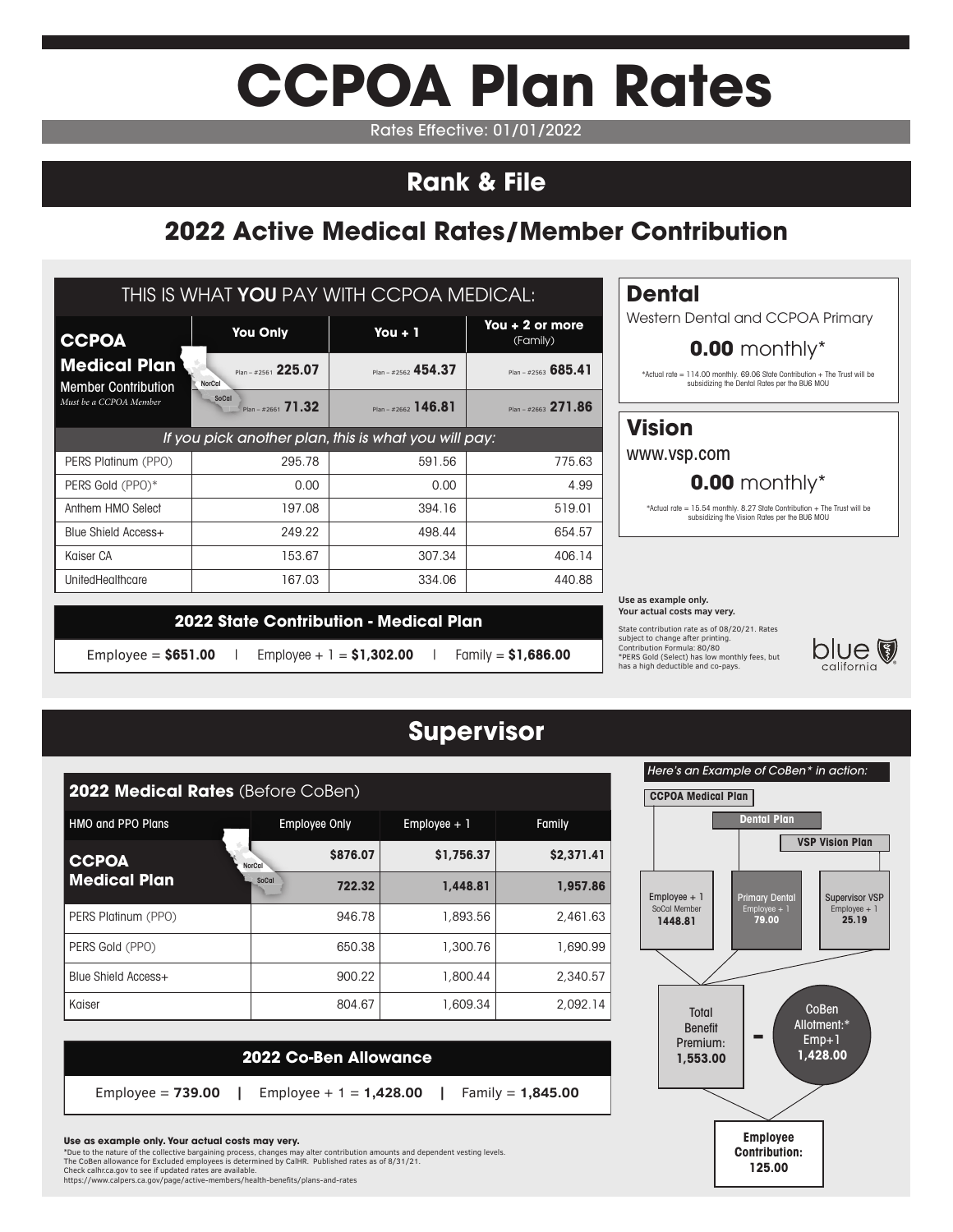|            | <b>Active Supplemental Term Life Rate Chart</b>                                                                                                                                                                                                                                                                                                                      |           |           |       | Rates Effective: 01/01/2022 |        |        |        |        |        |
|------------|----------------------------------------------------------------------------------------------------------------------------------------------------------------------------------------------------------------------------------------------------------------------------------------------------------------------------------------------------------------------|-----------|-----------|-------|-----------------------------|--------|--------|--------|--------|--------|
|            | <b>CURRENT MEMBER INDIVIDUAL MONTHLY PREMIUMS - Group Supplemental Term Life Insurance</b>                                                                                                                                                                                                                                                                           |           |           |       |                             |        |        |        |        |        |
| <b>AGE</b> | < 30                                                                                                                                                                                                                                                                                                                                                                 | $30 - 34$ | 35-39     | 40-44 | 45-49                       | 50-54  | 55-59  | 60-64  | 65-69  | 70-74  |
| \$25,000   | 1.50                                                                                                                                                                                                                                                                                                                                                                 | 1.75      | 2.00      | 2.50  | 3.75                        | 5.75   | 10.75  | 16.25  | 25.75  | 39,00  |
| \$50,000   | 2.75                                                                                                                                                                                                                                                                                                                                                                 | 3.25      | 3.75      | 4.75  | 7.25                        | 11.25  | 21.25  | 32.25  | 51.25  | 77.75  |
| \$75,000   | 4.00                                                                                                                                                                                                                                                                                                                                                                 | 4.75      | 5.50      | 7.00  | 10.75                       | 16.75  | 31.75  | 48.25  | 76.75  | 116.50 |
| \$100,000  | 5.25                                                                                                                                                                                                                                                                                                                                                                 | 6.25      | 7.25      | 9.25  | 14.25                       | 22.25  | 42.25  | 64.25  | 102.25 | 155.25 |
| \$125,000  | 6.50                                                                                                                                                                                                                                                                                                                                                                 | 7.75      | 9.00      | 11.50 | 17.75                       | 27.75  | 52.75  | 80.25  | 127.75 | 194.00 |
| \$150,000  | 7.75                                                                                                                                                                                                                                                                                                                                                                 | 9.25      | 10.75     | 13.75 | 21.25                       | 33.25  | 63.25  | 96.25  | 153.25 | 232.75 |
| \$175,000  | 9.00                                                                                                                                                                                                                                                                                                                                                                 | 10.75     | 12.50     | 16.00 | 24.75                       | 38.75  | 73.75  | 112.25 | 178.75 | 271.50 |
| \$200,000  | 10.25                                                                                                                                                                                                                                                                                                                                                                | 12.25     | 14.25     | 18.25 | 28.25                       | 44.25  | 84.25  | 128.25 | 204.25 | 310.25 |
| \$225,000  | 11.50                                                                                                                                                                                                                                                                                                                                                                | 13.75     | 16.00     | 20.50 | 31.75                       | 49.75  | 94.75  | 144.25 | 229.75 | 349.00 |
| \$250,000  | 12.75                                                                                                                                                                                                                                                                                                                                                                | 15.25     | 17.75     | 22.75 | 35.25                       | 55.25  | 105.25 | 160.25 | 255.25 | 387.75 |
| \$275,000  | 14.00                                                                                                                                                                                                                                                                                                                                                                | 16.75     | 19.50     | 25.00 | 38.75                       | 60.75  | 115.75 | 176.25 | 280.75 | 426.50 |
| \$300,000  | 15.25                                                                                                                                                                                                                                                                                                                                                                | 18.25     | 21.25     | 27.25 | 42.25                       | 66.25  | 126.25 | 192.25 | 306.25 | 465.25 |
| \$325,000  | 16.50                                                                                                                                                                                                                                                                                                                                                                | 19.75     | 23.00     | 29.50 | 45.75                       | 71.75  | 136.75 | 208.25 | 331.75 | 504.00 |
| \$350,000  | 17.75                                                                                                                                                                                                                                                                                                                                                                | 21.25     | 24.75     | 31.75 | 49.25                       | 77.25  | 147.25 | 224.25 | 357.25 | 542.75 |
| \$375,000  | 19.00                                                                                                                                                                                                                                                                                                                                                                | 22.75     | 26.50     | 34.00 | 52.75                       | 82.75  | 157.75 | 240.25 | 382.75 | 581.50 |
| \$400,000  | 20.25                                                                                                                                                                                                                                                                                                                                                                | 24.25     | 28.25     | 36.25 | 56.25                       | 88.25  | 168.25 | 256.25 | 408.25 | 620.25 |
| \$425,000  | 21.50                                                                                                                                                                                                                                                                                                                                                                | 25.75     | 30.00     | 38.50 | 59.75                       | 93.75  | 178.75 | 272.25 | 433.75 | 659.00 |
| \$450,000  | 22.75                                                                                                                                                                                                                                                                                                                                                                | 27.25     | 31.75     | 40.75 | 63.25                       | 99.25  | 189.25 | 288.25 | 459.25 | 697.75 |
| \$475,000  | 24.00                                                                                                                                                                                                                                                                                                                                                                | 28.75     | 33.50     | 43.00 | 66.75                       | 104.75 | 199.75 | 304.25 | 484.75 | 736.50 |
| \$500,000  | 25.25                                                                                                                                                                                                                                                                                                                                                                | 30.25     | 35.25     | 45.25 | 70.25                       | 110.25 | 210.25 | 320.25 | 510.25 | 775.25 |
|            | <u> CURRENT SPOUSE INDIVIDUAL MONTHLY PREMIUMS - Group Supplemental Term Life Insurance</u>                                                                                                                                                                                                                                                                          |           |           |       |                             |        |        |        |        |        |
| <b>AGE</b> | $<$ 30                                                                                                                                                                                                                                                                                                                                                               | 30-34     | $35 - 39$ | 40-44 | 45-49                       | 50-54  | 55-59  | 60-64  | 65-70  | 70-74  |
| \$12,500   | 0.75                                                                                                                                                                                                                                                                                                                                                                 | 0.84      | 1.00      | 1.38  | 2.00                        | 2.63   | 3.25   | 7.88   | 12.25  | 20,00  |
| \$25,000   | 1.25                                                                                                                                                                                                                                                                                                                                                                 | 1.44      | 1.75      | 2.50  | 3.75                        | 5.00   | 6.25   | 15.50  | 24.25  | 39.75  |
| \$37,500   | 1.75                                                                                                                                                                                                                                                                                                                                                                 | 2.03      | 2.50      | 3.63  | 5.50                        | 7.38   | 9.25   | 23.13  | 36.25  | 59.50  |
| \$50,000   | 2.25                                                                                                                                                                                                                                                                                                                                                                 | 2.62      | 3.25      | 4.75  | 7.25                        | 9.75   | 12.25  | 30.75  | 48.25  | 79.25  |
|            | The premiums shown reflect the current rates (as of January 1, 2019) and benefit structure. Premiums may be changed by New York Life on any premium due date, but not more than<br>once in any 12-month period, and on any date on which benefits are changed. Your rate may change only if they are changed for all others in the same class of insureds under this |           |           |       |                             |        |        |        |        |        |

**COVERAGE AMOUNT** once in any 12-month period, and on any date on which benefits are changed. Your rate may change only if they are changed for all others in the same class of insureds under this<br>group policy. For example, a class of insure

**Dependent CHILDREN MONTHLY PREMIUMS - Group Supplemental Term Life Insurance**

\$7,500 \$1.65 / per family Benefit Amount per child age 6 months – 21, or 23 if full time student. [\$750 for children from 15 days old to 6 months.]

New officers and their spouse,age 55 and younger choosing the Guarantee Issue Plan can choose from amounts shown in shaded box.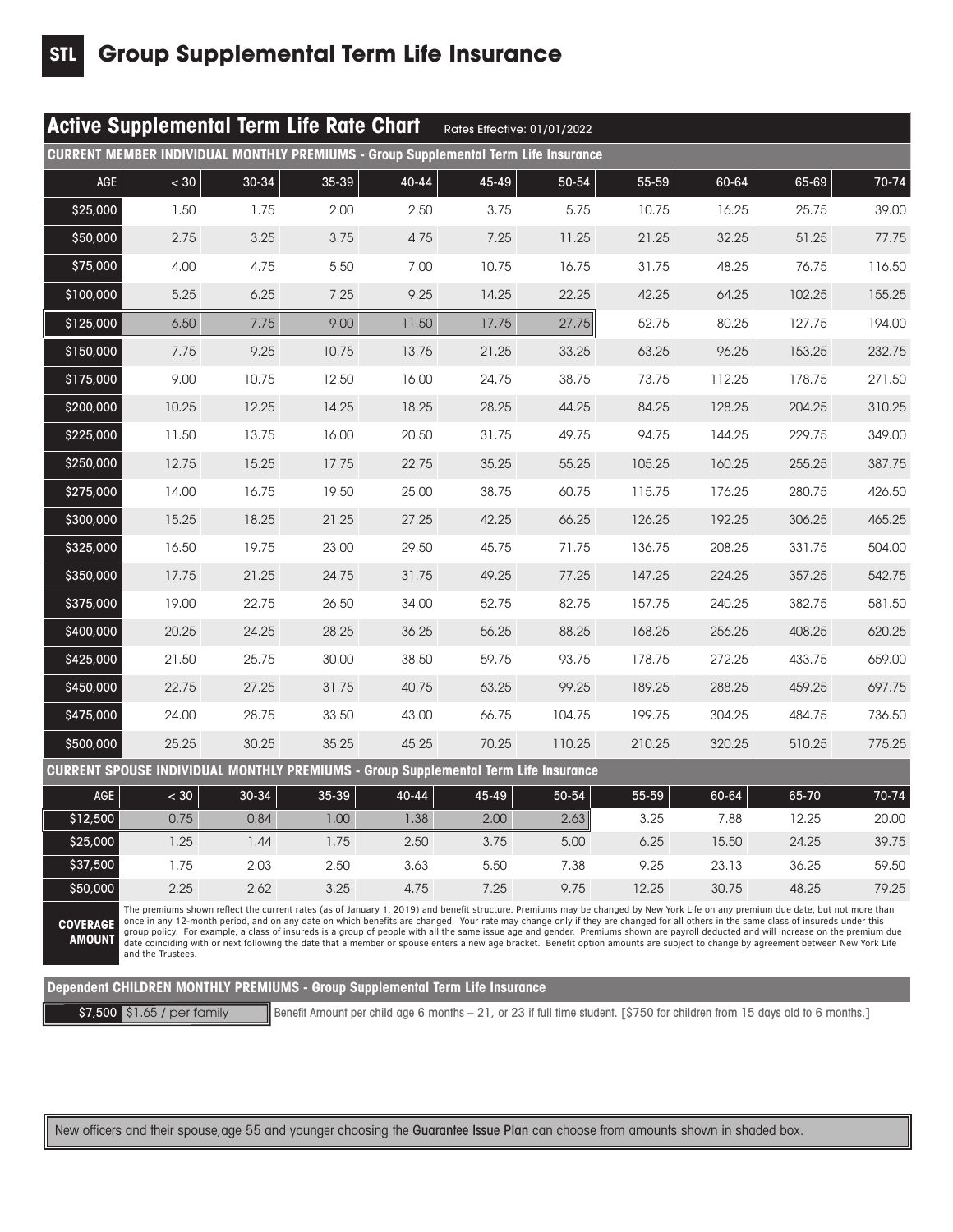|                                                                                                                                                                                                                                                                                                                                                                                                                                                                                                                                                                         | <b>Retired Supplemental Term Life Rate Chart</b><br>Rates Effective: 01/01/2022 |       |           |           |       |       |        |        |                          |                          |
|-------------------------------------------------------------------------------------------------------------------------------------------------------------------------------------------------------------------------------------------------------------------------------------------------------------------------------------------------------------------------------------------------------------------------------------------------------------------------------------------------------------------------------------------------------------------------|---------------------------------------------------------------------------------|-------|-----------|-----------|-------|-------|--------|--------|--------------------------|--------------------------|
| <b>CURRENT MEMBER INDIVIDUAL MONTHLY PREMIUMS - Group Supplemental Term Life Insurance</b>                                                                                                                                                                                                                                                                                                                                                                                                                                                                              |                                                                                 |       |           |           |       |       |        |        |                          |                          |
| AGE                                                                                                                                                                                                                                                                                                                                                                                                                                                                                                                                                                     | < 30                                                                            | 30-34 | $35 - 39$ | $40 - 44$ | 45-49 | 50-54 | 55-59  | 60-64  | 65-69                    | 70-74                    |
| \$25,000                                                                                                                                                                                                                                                                                                                                                                                                                                                                                                                                                                | 1.95                                                                            | 2.27  | 2.60      | 3.25      | 4.87  | 7.47  | 13.97  | 21.12  | 33.46                    | 50.68                    |
| \$50,000                                                                                                                                                                                                                                                                                                                                                                                                                                                                                                                                                                | 3.57                                                                            | 4.22  | 4.87      | 6.17      | 9.42  | 14.62 | 27.62  | 41.91  | 66.60                    | 101.04                   |
| \$75,000                                                                                                                                                                                                                                                                                                                                                                                                                                                                                                                                                                | 5.20                                                                            | 6.17  | 7.15      | 9.10      | 13.97 | 21.77 | 41.26  | 62.71  | 99.74                    |                          |
| \$100,000                                                                                                                                                                                                                                                                                                                                                                                                                                                                                                                                                               | 6.82                                                                            | 8.12  | 9.42      | 12.02     | 18.52 | 28.92 | 54.91  | 83.50  | 132.88                   |                          |
| \$125,000                                                                                                                                                                                                                                                                                                                                                                                                                                                                                                                                                               | 8.45                                                                            | 10.07 | 11.70     | 14.95     | 23.07 | 36.06 | 68.55  | 104.29 | 166.02                   |                          |
| \$150,000                                                                                                                                                                                                                                                                                                                                                                                                                                                                                                                                                               | 10.07                                                                           | 12.02 | 13.97     | 17.87     | 27.62 | 43.21 | 82.20  |        |                          |                          |
| \$175,000                                                                                                                                                                                                                                                                                                                                                                                                                                                                                                                                                               | 11.70                                                                           | 13.97 | 16.25     | 20.79     | 32.17 | 50,36 | 95.85  |        |                          |                          |
| \$200,000                                                                                                                                                                                                                                                                                                                                                                                                                                                                                                                                                               | 13.32                                                                           | 15.92 | 18.52     | 23.72     | 36.71 | 57.51 | 109.49 |        |                          | $\overline{\phantom{a}}$ |
| \$225,000                                                                                                                                                                                                                                                                                                                                                                                                                                                                                                                                                               | 14.95                                                                           | 17.87 | 20.79     | 26.64     | 41.26 | 64.66 | 123.14 |        |                          |                          |
| \$250,000                                                                                                                                                                                                                                                                                                                                                                                                                                                                                                                                                               | 16.57                                                                           | 19.82 | 23.07     | 29.57     | 45.81 | 71.80 | 136.78 |        | $\overline{\phantom{a}}$ | $\overline{\phantom{0}}$ |
| Rates are based on the attained age of the Insured Person and increase as you enter each new age category. The above premiums apply to Retired CCPOA Members. Rates and/or bene-<br><b>COVERAGE</b><br>fits may be changed on a class basis. An eligible spouse cannot be insured for more than 50% of the member's benefit. If you wish to continue your coverage upon retirement (with some<br><b>AMOUNT</b><br>restrictions), you must contact the Benefit Trust Fund office at 1-800 IN UNIT 6. Due to ongoing negotiations, policy features are subject to change. |                                                                                 |       |           |           |       |       |        |        |                          |                          |

### **CURRENT SPOUSE INDIVIDUAL MONTHLY PREMIUMS - Group Supplemental Term Life Insurance**

| <b>AGE</b> | < 30 | $30 - 34$ | $35 - 39$ | $40 - 44$ | $45 - 49$ | $50 - 54$ | 55-59 | 60-64                    | $65 - 70$                | 70-74                    |
|------------|------|-----------|-----------|-----------|-----------|-----------|-------|--------------------------|--------------------------|--------------------------|
| \$12,500   | 0.97 | ,09       | .30       | 1.79      | 2.60      | 3.42      | 4.22  | 10.24                    | 15.92                    | 25.99                    |
| \$25,000   | .62  | .87       | 2.27      | 3.25      | 4.87      | 6.50      | 8.12  | 20.14                    | 31.52                    | $\qquad \qquad -$        |
| \$37,500   | 2.27 | 2.64      | 3.25      | 4.72      | 7.15      | 9.59      | 12.02 | $\overline{\phantom{a}}$ | -                        | $\overline{\phantom{0}}$ |
| \$50,000   | 2.92 | 3.40      | 4.22      | 6.17      | 9.42      | 12.67     | 15.92 | $\overline{\phantom{0}}$ | $\overline{\phantom{0}}$ | $-$                      |

**COVERAGE AMOUNT** The premiums shown reflect the current rates (as of January 1, 2022) and benefit structure. Premiums may be changed by New York Life on any premium due date, but not more than once in any 12-month period, and on any date on which benefits are changed. Your rate may change only if they are changed for all others in the same class of insureds under this<br>group policy. For example, a class of insure and the Trustees.

### **Dependent CHILDREN MONTHLY PREMIUMS - Supplemental Term Life Insurance**

\$7500 \$1.65 / per family Benefit Amount per child age 6 months - 21, or 23 if full time student. [\$750 for children from 15 days old to 6 months.]